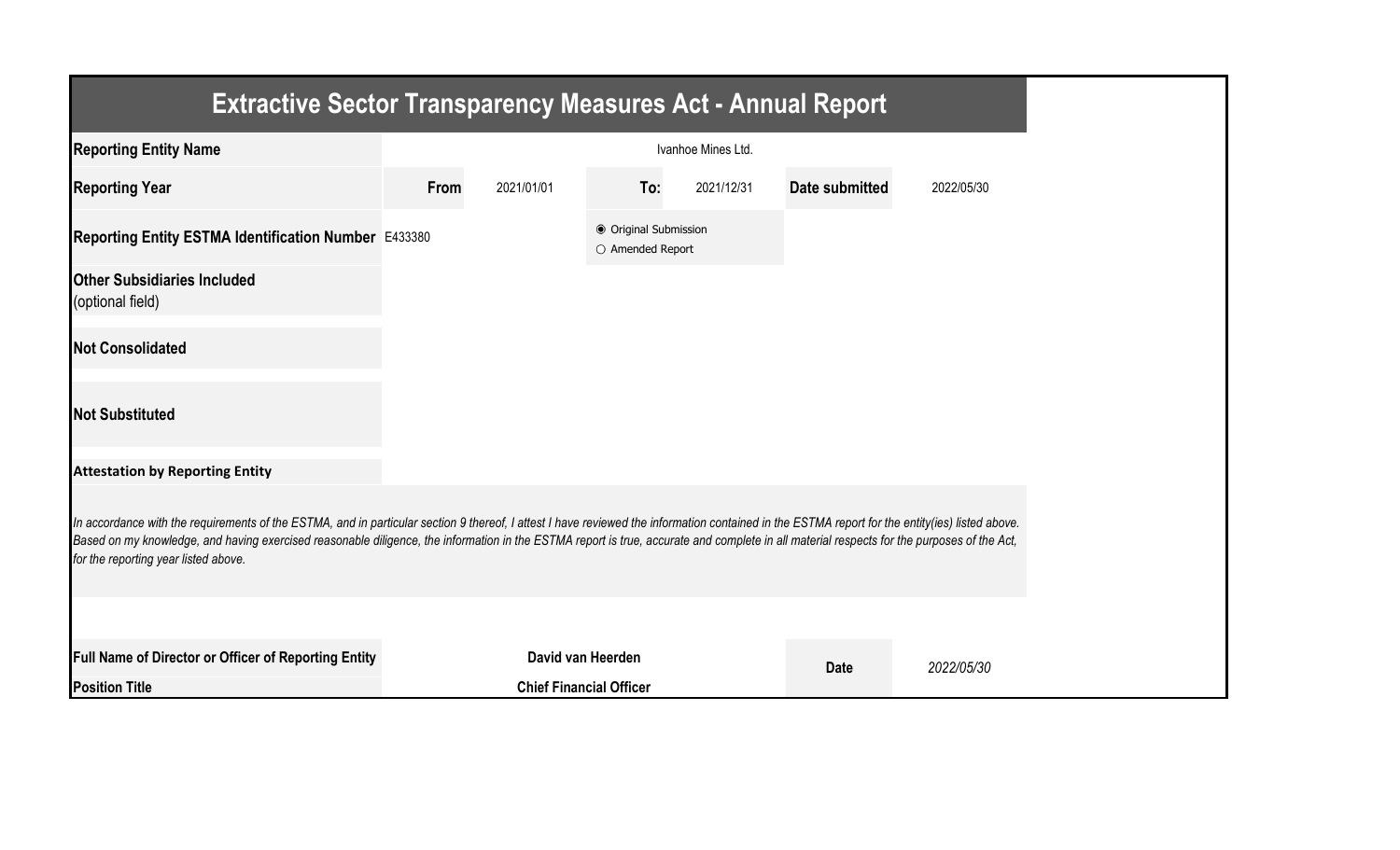**necessary)**

|                                                               |       | <b>∣ Extractive Sector Transparency Measures Act - Annual Report I</b> |     |            |                               |            |  |  |  |  |
|---------------------------------------------------------------|-------|------------------------------------------------------------------------|-----|------------|-------------------------------|------------|--|--|--|--|
| <b>Reporting Year</b>                                         | From: | 2021/01/01                                                             | To: | 2021/12/31 |                               |            |  |  |  |  |
| <b>Reporting Entity Name</b>                                  |       | Ivanhoe Mines Ltd.                                                     |     |            | <b>Currency of the Report</b> | <b>USD</b> |  |  |  |  |
| <b>Reporting Entity ESTMA</b><br><b>Identification Number</b> |       | E433380                                                                |     |            |                               |            |  |  |  |  |
| <b>Subsidiary Reporting Entities (if</b>                      |       |                                                                        |     |            |                               |            |  |  |  |  |

| <b>Payments by Payee</b>              |                                                                                                                                                    |                                                                                                                                                                                                                                                                                                                                                                                                                                                                                                                                                                                                                                                                                                                                                                         |            |                                  |           |                                |                |                  |                                               |                                   |                                        |
|---------------------------------------|----------------------------------------------------------------------------------------------------------------------------------------------------|-------------------------------------------------------------------------------------------------------------------------------------------------------------------------------------------------------------------------------------------------------------------------------------------------------------------------------------------------------------------------------------------------------------------------------------------------------------------------------------------------------------------------------------------------------------------------------------------------------------------------------------------------------------------------------------------------------------------------------------------------------------------------|------------|----------------------------------|-----------|--------------------------------|----------------|------------------|-----------------------------------------------|-----------------------------------|----------------------------------------|
| <b>Country</b>                        | <b>Payee Name</b>                                                                                                                                  | Departments, Agency, etc within Payee that Received Payments                                                                                                                                                                                                                                                                                                                                                                                                                                                                                                                                                                                                                                                                                                            |            | <b>Taxes</b><br><b>Royalties</b> |           | <b>Production Entitlements</b> | <b>Bonuses</b> | <b>Dividends</b> | Infrastructure Improvement<br><b>Payments</b> | <b>Total Amount paid to Payee</b> | <b>Notes</b>                           |
| Congo, the Democratic Republic of the | Government of the Democratic Republic of the Congo                                                                                                 | La Société Nationale d'Electricité (SNEL)                                                                                                                                                                                                                                                                                                                                                                                                                                                                                                                                                                                                                                                                                                                               |            |                                  |           |                                |                |                  | 35 890 000                                    |                                   | 35 890 000 See Note D and Note F below |
| Congo, the Democratic Republic of the | Government of the Democratic Republic of the Congo                                                                                                 | Direction Générale Des Recettes Administratives, Judiciaires, Domaniales Et De<br>Participations (DGRAD)                                                                                                                                                                                                                                                                                                                                                                                                                                                                                                                                                                                                                                                                | 7 210 000  | 9 140 000                        | 760 000   |                                |                |                  |                                               |                                   | 17 110 000 See Note F below            |
| Congo, the Democratic Republic of the | Province du Lualaba                                                                                                                                | Direction de Recettes du Lualaba (DRLU)                                                                                                                                                                                                                                                                                                                                                                                                                                                                                                                                                                                                                                                                                                                                 | 11 710 000 | 4 190 000                        |           |                                |                |                  |                                               |                                   | 15 900 000 See Note F below            |
| Congo, the Democratic Republic of the | Government of the Democratic Republic of the Congo                                                                                                 | Office Congolais de Contrôle (OCC)                                                                                                                                                                                                                                                                                                                                                                                                                                                                                                                                                                                                                                                                                                                                      |            |                                  | 6 170 000 |                                |                |                  |                                               |                                   | 6 170 000 See Note F below             |
| Congo, the Democratic Republic of the | Government of the Democratic Republic of the Congo                                                                                                 | Direction Générale de Douanes et Assises (DGDA)                                                                                                                                                                                                                                                                                                                                                                                                                                                                                                                                                                                                                                                                                                                         | 5 280 000  |                                  |           |                                |                |                  |                                               |                                   | 5 280 000 See Note F below             |
| Congo, the Democratic Republic of the | Province du Lualaba                                                                                                                                | Entité Territoriale Décentralisée (ETD)                                                                                                                                                                                                                                                                                                                                                                                                                                                                                                                                                                                                                                                                                                                                 |            | 3 000 000                        |           |                                |                |                  |                                               |                                   | 3 000 000 See Note F below             |
| Congo, the Democratic Republic of the | Government of the Democratic Republic of the Congo                                                                                                 | Banque Centrale du Congo                                                                                                                                                                                                                                                                                                                                                                                                                                                                                                                                                                                                                                                                                                                                                | 2 570 000  |                                  |           |                                |                |                  |                                               |                                   | 2 570 000 See Note F below             |
| Congo, the Democratic Republic of the | Government of the Democratic Republic of the Congo                                                                                                 | Autorité de Régulation de la Sous-Traitance dans le secteur Privé (ARSP)                                                                                                                                                                                                                                                                                                                                                                                                                                                                                                                                                                                                                                                                                                |            |                                  | 1810000   |                                |                |                  |                                               |                                   | 1810 000 See Note F below              |
| Congo, the Democratic Republic of the | Province du Haut-Katanga                                                                                                                           | La Direction des Recettes du Haut Katanga (DRHKAT)                                                                                                                                                                                                                                                                                                                                                                                                                                                                                                                                                                                                                                                                                                                      | 1760000    |                                  |           |                                |                |                  |                                               |                                   | 1760 000 See Note F below              |
| Congo, the Democratic Republic of the | Government of the Democratic Republic of the Congo                                                                                                 | Direction Générale des Impôts (DGI)                                                                                                                                                                                                                                                                                                                                                                                                                                                                                                                                                                                                                                                                                                                                     | 1600000    |                                  |           |                                |                |                  |                                               |                                   | 1 600 000 See Note F below             |
| Congo, the Democratic Republic of the | Government of the Democratic Republic of the Congo                                                                                                 | Société Nationale des chemins de fer du Congo (SNCC)                                                                                                                                                                                                                                                                                                                                                                                                                                                                                                                                                                                                                                                                                                                    |            |                                  | 1 380 000 |                                |                |                  |                                               |                                   | 1 380 000 See Note F below             |
| Congo, the Democratic Republic of the | Government of the Democratic Republic of the Congo                                                                                                 | Direction Générale de Migration (DGM)                                                                                                                                                                                                                                                                                                                                                                                                                                                                                                                                                                                                                                                                                                                                   |            |                                  | 1 160 000 |                                |                |                  |                                               |                                   | 1 160 000 See Note F below             |
| Congo, the Democratic Republic of the | Government of the Democratic Republic of the Congo                                                                                                 | Centre d'Expertise d'Evaluation et de Certification (CEEC)                                                                                                                                                                                                                                                                                                                                                                                                                                                                                                                                                                                                                                                                                                              |            |                                  | 970 000   |                                |                |                  |                                               |                                   | 970 000 See Note F below               |
| Congo, the Democratic Republic of the | Government of the Democratic Republic of the Congo                                                                                                 | Africaine d'explosifs (AFRIDEX)                                                                                                                                                                                                                                                                                                                                                                                                                                                                                                                                                                                                                                                                                                                                         |            |                                  | 780 000   |                                |                |                  |                                               |                                   | 780 000 See Note F below               |
| Congo, the Democratic Republic of the | Government of the Democratic Republic of the Congo                                                                                                 | Comité National de Protection contre les Rayonnements Ionisants (CNPRI)                                                                                                                                                                                                                                                                                                                                                                                                                                                                                                                                                                                                                                                                                                 |            |                                  | 730 000   |                                |                |                  |                                               |                                   | 730 000 See Note F below               |
| Congo, the Democratic Republic of the | Government of the Democratic Republic of the Congo                                                                                                 | Office de Gestion de Fret Maritime de la Ré publique Démocratique du Congo                                                                                                                                                                                                                                                                                                                                                                                                                                                                                                                                                                                                                                                                                              |            |                                  | 700 000   |                                |                |                  |                                               |                                   | 700 000 See Note F below               |
| Congo, the Democratic Republic of the | Province du Lualaba                                                                                                                                | Division des mines                                                                                                                                                                                                                                                                                                                                                                                                                                                                                                                                                                                                                                                                                                                                                      |            |                                  | 440 000   |                                |                |                  |                                               |                                   | 440 000 See Note F below               |
| Congo, the Democratic Republic of the | Province du Lualaba                                                                                                                                |                                                                                                                                                                                                                                                                                                                                                                                                                                                                                                                                                                                                                                                                                                                                                                         |            |                                  |           |                                |                |                  | 420 000                                       |                                   | 420 000 See Note F below               |
| Congo, the Democratic Republic of the | Government of the Democratic Republic of the Congo                                                                                                 | La Générale des Carrières et des Mines (Gécamines)                                                                                                                                                                                                                                                                                                                                                                                                                                                                                                                                                                                                                                                                                                                      |            |                                  | 360 000   |                                |                |                  |                                               |                                   | 360 000 See Note F below               |
| Congo, the Democratic Republic of the | Government of the Democratic Republic of the Congo                                                                                                 | La Police Nationale Congolaise (PNC)                                                                                                                                                                                                                                                                                                                                                                                                                                                                                                                                                                                                                                                                                                                                    |            |                                  | 350 000   |                                |                |                  |                                               |                                   | 350 000 See Note F below               |
| Congo, the Democratic Republic of the | Government of the Democratic Republic of the Congo                                                                                                 | Commissariat Général à l'Energie Atomique (CGEA)                                                                                                                                                                                                                                                                                                                                                                                                                                                                                                                                                                                                                                                                                                                        |            |                                  | 340 000   |                                |                |                  |                                               |                                   | 340 000 See Note F below               |
| South Africa                          | <b>Limpopo Provincial Government</b>                                                                                                               | Department of Cooperative Governance, Human Settlements & Traditional Affairs -<br>Platreef host communities                                                                                                                                                                                                                                                                                                                                                                                                                                                                                                                                                                                                                                                            |            |                                  | 270 000   |                                |                |                  |                                               |                                   | 270 000 See Note E below               |
| Congo, the Democratic Republic of the | Government of the Democratic Republic of the Congo                                                                                                 | Direction des Grandes Entreprises (DGE)                                                                                                                                                                                                                                                                                                                                                                                                                                                                                                                                                                                                                                                                                                                                 | 250 000    |                                  |           |                                |                |                  |                                               |                                   | 250 000 See Note F below               |
| Congo, the Democratic Republic of the | Government of the Democratic Republic of the Congo                                                                                                 | Cadastre Minier (CAMI)                                                                                                                                                                                                                                                                                                                                                                                                                                                                                                                                                                                                                                                                                                                                                  | 220 000    |                                  |           |                                |                |                  |                                               |                                   | 220 000 See Note F below               |
| Congo, the Democratic Republic of the | Government of the Democratic Republic of the Congo                                                                                                 | Société d'Exploitation du Guichet Unique du Commerce Extérieur (SEGUCE)                                                                                                                                                                                                                                                                                                                                                                                                                                                                                                                                                                                                                                                                                                 |            |                                  | 200 000   |                                |                |                  |                                               |                                   | 200 000 See Note F below               |
| Congo, the Democratic Republic of the | Government of the Democratic Republic of the Congo                                                                                                 | Regie des Voies Aériennes (R.V.A)                                                                                                                                                                                                                                                                                                                                                                                                                                                                                                                                                                                                                                                                                                                                       | 100 000    |                                  |           |                                |                |                  |                                               |                                   | 100 000 See Note F below               |
| South Africa                          | Government of South Africa                                                                                                                         | South African Revenue Service (SARS)                                                                                                                                                                                                                                                                                                                                                                                                                                                                                                                                                                                                                                                                                                                                    | 100 000    |                                  |           |                                |                |                  |                                               |                                   | 100 000 See Note E below               |
| Congo, the Democratic Republic of the | Government of the Democratic Republic of the Congo                                                                                                 | Agence Nationale de Renseignements (ANR)                                                                                                                                                                                                                                                                                                                                                                                                                                                                                                                                                                                                                                                                                                                                |            |                                  | 50 000    |                                |                |                  |                                               |                                   | 50 000 See Note F below                |
| Congo, the Democratic Republic of the | Province du Lualaba                                                                                                                                | Inspection Provinciale de l Agriculture Peche et Elevage (AGRIPEL)                                                                                                                                                                                                                                                                                                                                                                                                                                                                                                                                                                                                                                                                                                      |            |                                  | 50 000    |                                |                |                  |                                               |                                   | 50 000 See Note F below                |
| Congo, the Democratic Republic of the | Government of the Democratic Republic of the Congo                                                                                                 | Agence Congolaise de l'Environnement (ACE)                                                                                                                                                                                                                                                                                                                                                                                                                                                                                                                                                                                                                                                                                                                              |            |                                  | 40 000    |                                |                |                  |                                               |                                   | 40 000 See Note F below                |
| Congo, the Democratic Republic of the | Government of the Democratic Republic of the Congo                                                                                                 | Direction de Protection de l'Environnement Minier (DPEM)                                                                                                                                                                                                                                                                                                                                                                                                                                                                                                                                                                                                                                                                                                                |            |                                  | 40 000    |                                |                |                  |                                               |                                   | 40 000 See Note F below                |
| Congo, the Democratic Republic of the | Government of the Democratic Republic of the Congo                                                                                                 | l'Inspection générale du travail                                                                                                                                                                                                                                                                                                                                                                                                                                                                                                                                                                                                                                                                                                                                        |            |                                  | 10 000    |                                |                |                  |                                               |                                   | 10 000 See Note F below                |
| <b>Additional Notes:</b>              | (A) Reported payments have been rounded to the nearest \$10,000.<br>(B) All figures stated herein are in U.S. dollars, unless otherwise specified. | (C) Payments reported for the Kamoa-Kakula Project includes the full payments made in the joint venture (100%, not just Ivanhoe's 39.6% in the Kamoa-Kakula Project).<br>(D) Payments made in Swiss Francs (CHF) were converted to dollars at an exchange rate of CHF/USD 1.09 being the exchange rate on December 31, 2021, Ivanhoe's financial year end.<br>(E) Payments in South Africa were made in South African Rand (ZAR) and converted to dollars at an exchange rate of ZAR/USD 15.95 being the exchange rate on December 31, 2021, Ivanhoe's financial year end.<br>(F) Payments made in Congolese Francs (CDF) were converted to dollars at an exchange rate of CDF/USD 1,991.67 being the exchange rate on December 31, 2021, Ivanhoe's financial year end. |            |                                  |           |                                |                |                  |                                               |                                   |                                        |

## **Measures Act - Annual Report**